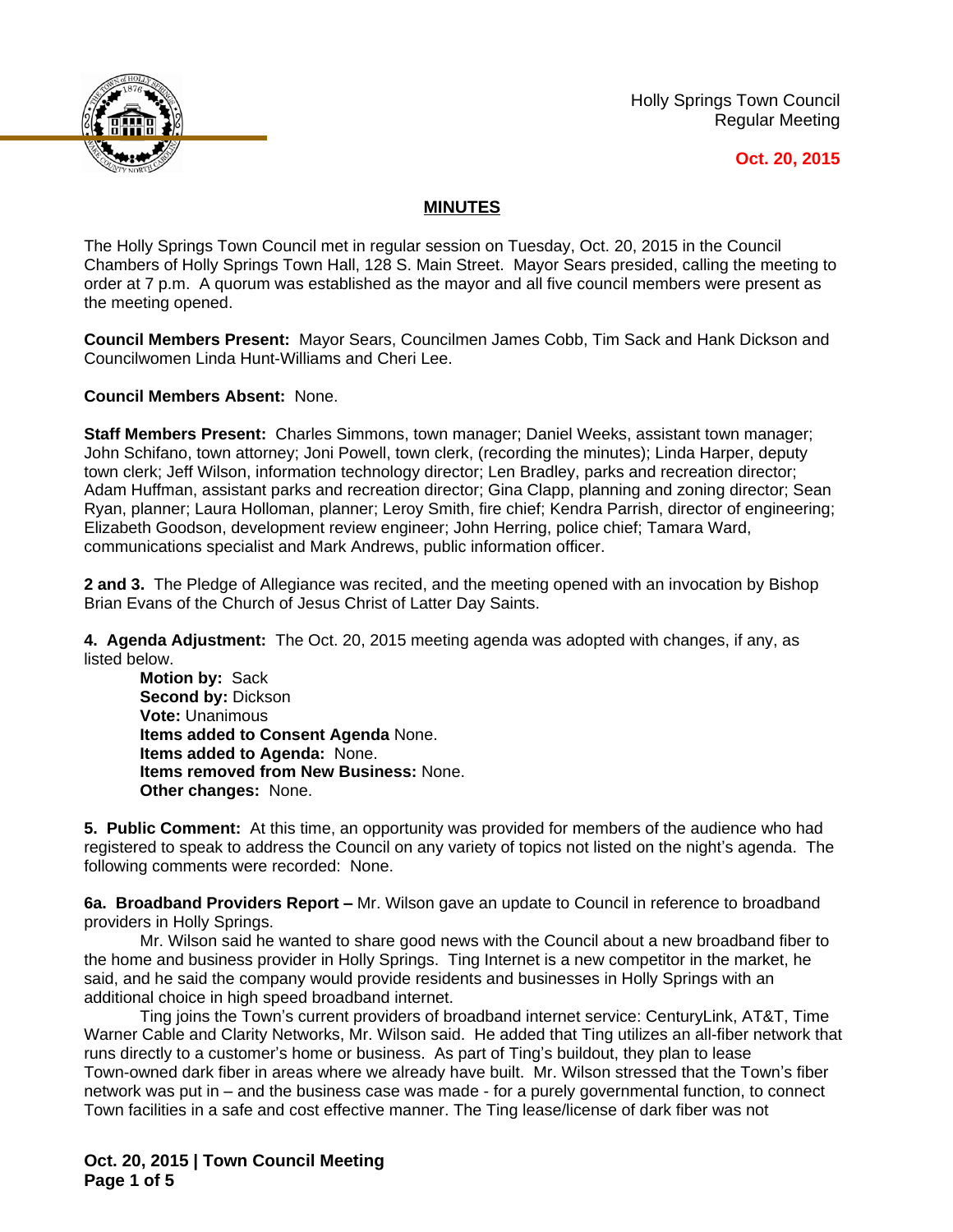contemplated in the original business case, but the Town is open to the license agreement because it would be a benefit that would serve residents and business owners of Holly Springs.

Mr. Wilson then introduced Monica Web, Ting's government relations director, to tell the Council all about Ting and what role the company would like to play in the community.

Ms. Webb said Ting is announcing its intent to make Holly Springs the next town to get symmetrical gigabit (1,000 Mbps download and upload speed) "crazy fast fiber Internet." The initial demand assessment will get underway in the last quarter of 2015. Construction would begin as soon as the first half of 2016.

In the meantime, she said, Holly Springs residents can express interest in Ting Internet and sign up for updates at ting.com/internet.

**Action:** None. For the Council's information only.

**6b. Habitat for Humanity –** Mr. Jim Middleton and Doug DeWitt, construction staff of Habitat for Humanity of Wake County, addressed the Council to request the waiver of development and building permitting fees for up to three proposed new Habitat homes on Crittenden Lane. Mr. Middleton said that if the Town would agree to waive these fees, it would meet the requirements for local matching funds, allowing Wake County to fund the acquisition of property on Crittenden Lane with HOME grant funds.

Staff had stated in agenda packet reports that a fair estimate would be that the Town would be contributing between \$12,000 and \$15,000 per lot. The funds would not be spent from the Town budget, but, instead, would not be collected as revenue.

Mr. Middleton said the HOME Investment Partnerships Program (HOME) provides formula grants to States and localities that communities use - often in partnership with local nonprofit groups - to fund a wide range of activities including building, buying, and/or rehabilitating affordable housing for rent or homeownership or providing direct rental assistance to low-income people. HOME is the largest federal block grant to state and local governments designed exclusively to create affordable housing for low-income households.

He explained that Wake County Housing Department can allocate HOME funds toward this acquisition only if Holly Springs participates financially. Here is the language from Housing and Urban Development that Wake County shared:

## **"§92.201 Distribution of Assistance**

The pre-2013 Rule codifies the HOME statutory requirement that prohibits a local PJ from investing HOME funds in projects outside its boundaries, except for projects located in a contiguous jurisdiction that are joint projects that serve the residents of both jurisdictions. The 2013 Rule amends §92.201(a)(2) to provide guidance about what constitutes a "joint project." It states that a joint project is one in which both jurisdictions make a financial contribution to the project. The contribution can be in the form of a grant, loan, or relief of a significant tax or fee (such as waiver of impact fees, property taxes, or other taxes or fees customarily imposed on projects within the jurisdiction) and must contribute to the feasibility of the project.

The provisions of §92.201(b), that provide guidance about how and where State PJs must distribute HOME funds, remain unchanged."

**Action:** The Council approved a motion to authorize town staff to waive all development and building permitting fees related to the construction of Habitat for Humanity Homes on Crittenden Lane in Holly Springs.

**Motion by**: Sack **Second by**: Williams **Vote:** Unanimous.

**7a. Public Hearing: Special Exception Use Petition, 15-SEU-04 / Development Plan, 15-DP-07 Lochridge Recreation Center -** Mr. Ryan said the Town has received a request for a Special Exception Use request for a private recreation center for the approved Lochridge subdivision currently under construction. He said the applicant has requested that the public hearing be opened and continued until Nov. 17 due to a family emergency.

With that explanation completed, Mayor Sears opened the public hearing. The following testimony and evidence was submitted by those who had been administered the oath by the deputy town clerk: None.

There being no testimony, the public hearing was continued.

**Oct. 20, 2015 | Town Council Meeting Page 2 of 5**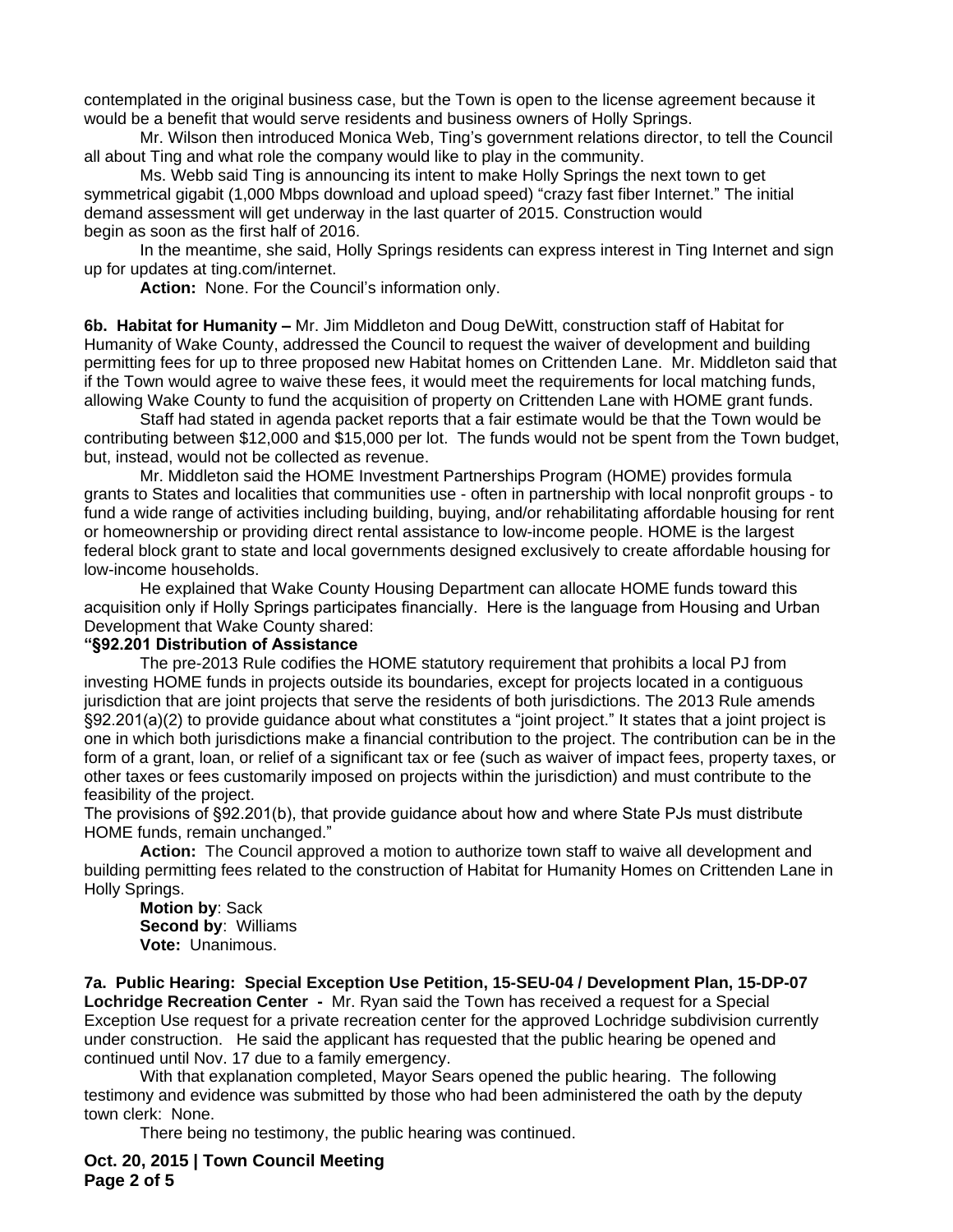**Action #1:** The Council approved a motion to continue the public hearing for Special Exception Use Petition #15-SEU-04 for Lochridge Recreation Center to 7 p.m. Nov. 17, 2015.

**Motion by**: Sack **Second by**: Cobb **Vote:** Unanimous.

**7b. Public Hearing: Special Exception Use Petition 15-SEU-08, 101 Malmedy Drive -** Mr. Ryan said the Town has received a request for a Special Exception Use to locate a family childcare home in the Arbor Creek Planned Unit Development. A family childcare home is a home occupation that requires a Special Exception Use in all residential districts due to potential impacts to adjacent property owners. The applicant is proposing to care for no more than four children. According to the applicant's findings of fact, the property includes capacity to accommodate four cars in the driveway for loading and unloading. No modifications are proposed to the exterior of the house or property.

With that explanation completed, Mayor Sears opened the public hearing. The following testimony and evidence was submitted by those who had been administered the oath by the deputy town clerk: None.

There being no testimony, the public hearing was closed.

**Action #1:** The Council approved a motion to make and accept the findings of fact to be recorded in the minutes for Special Exception Use Petition 15-SEU-08 for a family child care home at 101 Malmedy Drive as submitted by Yelena Betts.

## *Special Exception Use Findings of Fact:*

*A special exception use may only be granted upon the presentation of sufficient evidence to enable a written determination that:*

- *a. The proposed use will not be injurious to the public health, safety, comfort, community moral standards, convenience or general welfare;*
- *b. The proposed use will not injure or adversely affect the adjacent area;*
- *c. The proposed use will be consistent with the character of the district, land uses authorized therein, and the Town of Holly Springs Comprehensive Plan;*
- *d. The proposed use shall conform to all development standards of the applicable district (unless a waiver of such development standards is requested as part of the special exception use petition and approved as set forth above, in which case the proposed use shall conform to the terms and conditions of such waiver).*
- *e. Access drives or driveways are or will be sufficient in size and properly located to: ensure automotive and pedestrian safety and convenience, traffic flow as set forth in Section 7.09 – Pedestrian Circulation and Vehicular Area Design; and, control and access in case of fire or other emergency;*
- *f. Off-street parking areas, off-street loading areas, trash enclosures, trash pick-up and removal, and other service areas are located so as to be safe, convenient, allow for access in case of emergency, and to minimize economic, glare, odor, and other impacts on adjoining properties and properties in the general neighborhood;*
- *g. The lot, building or structure proposed for the use has adequate restroom facilities, cooking facilities, safety equipment (smoke alarms, floatation devices, etc.), or any other service or equipment necessary to provide for the needs of those persons whom may work at, visit or own property nearby to the proposed use;*
- *h. Utilities, schools, fire, police and other necessary public and private facilities and services will be adequate to handle the needs of the proposed use;*
- *i. The location and arrangement of the use on the site, screening, buffering, landscaping, and pedestrian ways harmonize with adjoining properties and the general area and minimize adverse impacts; and,*
- *j. The type, size, and intensity of the proposed use (including but not limited to such considerations as the hours of operation and numbers of people who are likely to utilize or be attracted to the use) will not have significant adverse impacts on adjoining properties or the neighborhood.*

**Motion by**: Cobb **Second by**: Williams **Vote:** Unanimous. *A copy of* Special Exception Use 15-SEU-08 *is attached to these minutes.*

**Oct. 20, 2015 | Town Council Meeting Page 3 of 5**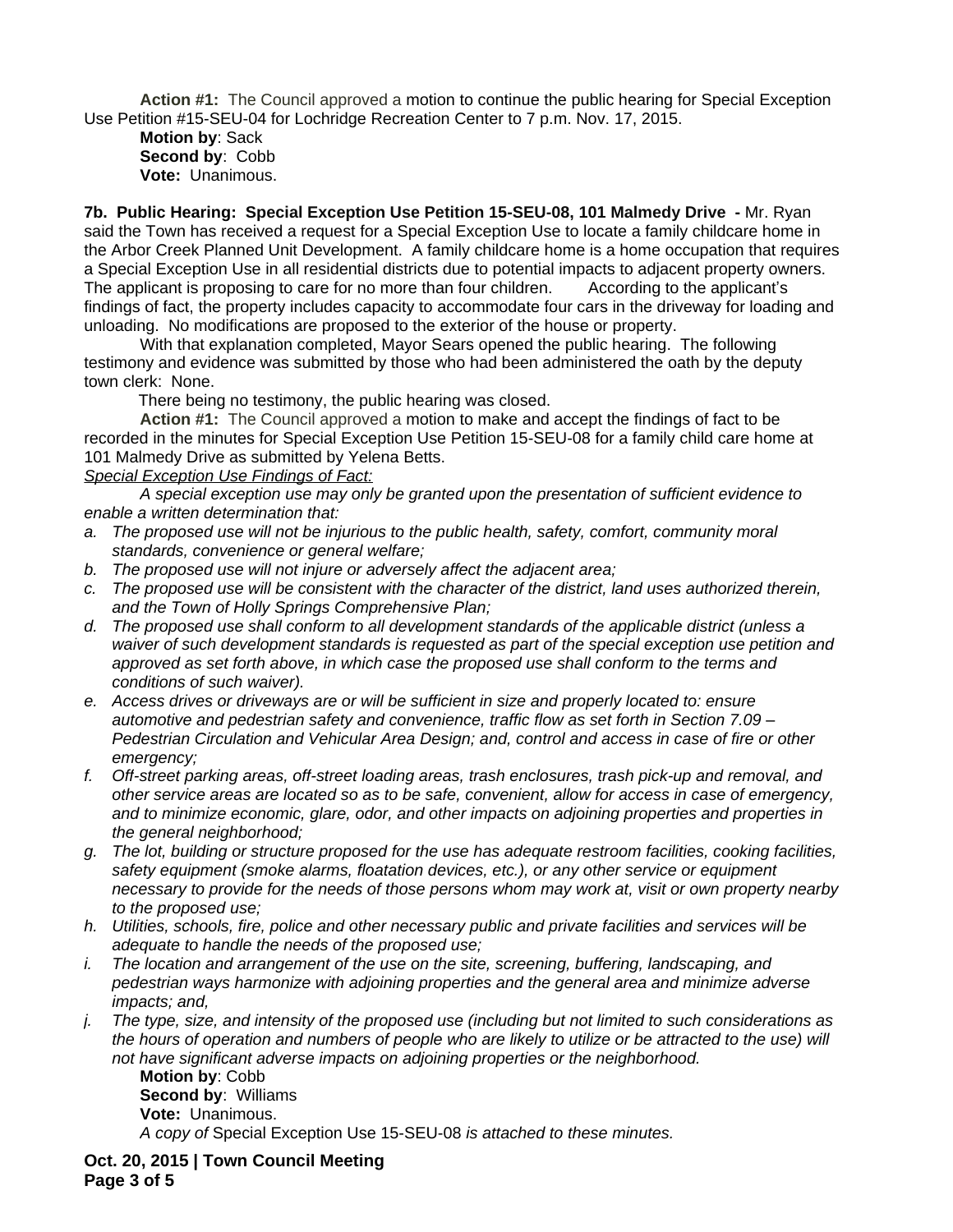**Action #2:** Having made the necessary findings of fact, the Council approved a motion to grant Special Exception Use 15-SEU-08 for a family child care home at 101 Malmedy Drive as submitted by Yelena Betts with the following conditions.

- 1. All additional state and local permits and approvals will be required prior to the business opening.
- 2. Business operations must adhere to the evidence submitted by the applicant as stated in the findings of fact submitted in conjunction with 15-SEU-08.

**Motion by**: Cobb **Second by**: Dickson **Vote:** Unanimous.

**7c. Public Hearing: Annexation Petition A15-02 –** Ms. Holloman said the Town is proposing annexation of .403 acres it owns along Holly Springs Road. The property is contiguous with city limits, and the petition meets all the statutory requirements for annexation.

With that explanation completed, Mayor Sears opened the public hearing. The following input was recorded: None.

There being no comments, the public hearing was closed.

**Action:** The Council approved a motion to adopt Annexation Ordinance A15-02, annexing .403 -/+ acres owned by the Town of Holly Springs, and more particularly described as Wake County Pin's: 0659.14-33-0374, into the corporate limits of the Town of Holly Springs.

**Motion by**: Dickson **Second by**: Cobb **Vote:** Unanimous. *A copy of Annexation Ordinance A15-02 is attached to these minutes.*

**7d. Public Hearing: Annexation A15-03 –** Ms**.** Holloman said the Town has received a petition for voluntary annexation of 10.79 +/- acres located at 9029 Turner Drive. The property owner is Benjamin F. McDonald, and the property is contiguous with city limits.

The petition meets all the statutory requirements for annexation. Annexation of the property was a condition of approval of a recent special exception use permit granted a few months ago.

With that explanation completed, Mayor Sears opened the public hearing. The following input was recorded: None.

There being no comments, the public hearing was closed.

**Action:** The Council approved a motion to adopt Annexation Ordinance A15-03 annexing 10.79 -/+ acres owned by Benjamin F. McDonald, and more particularly described as Wake County Pin's: 0750.70-3468, into the corporate limits of the Town of Holly Springs.

**Motion by**: Cobb **Second by**: Sack **Vote:** Unanimous. *A copy of Annexation Ordinance A15-03 is attached to these minutes.*

**7e. Public Hearing: Annexation A15-04 –** Ms**.** Holloman said the Town has received a petition for voluntary annexation of 13.75 +/- acres located at 717 Holly Springs Road. The property owner is Richard Jones, and the property is contiguous with city limits.

The petition meets all the statutory requirements for annexation.

With that explanation completed, Mayor Sears opened the public hearing. The following input was recorded: None.

There being no comments, the public hearing was closed.

**Action:** The Council approved a motion to adopt Annexation Ordinance A15-04 annexing 13.75 -/+ acres owned by Richard Jones, and more particularly described as Wake County Pin's: 0659.14-23- 7650, into the corporate limits of the Town of Holly Springs.

**Motion by**: Cobb **Second by**: Sack **Vote:** Unanimous. *A copy of Annexation Ordinance A15-04 is attached to these minutes.*

**Oct. 20, 2015 | Town Council Meeting Page 4 of 5**